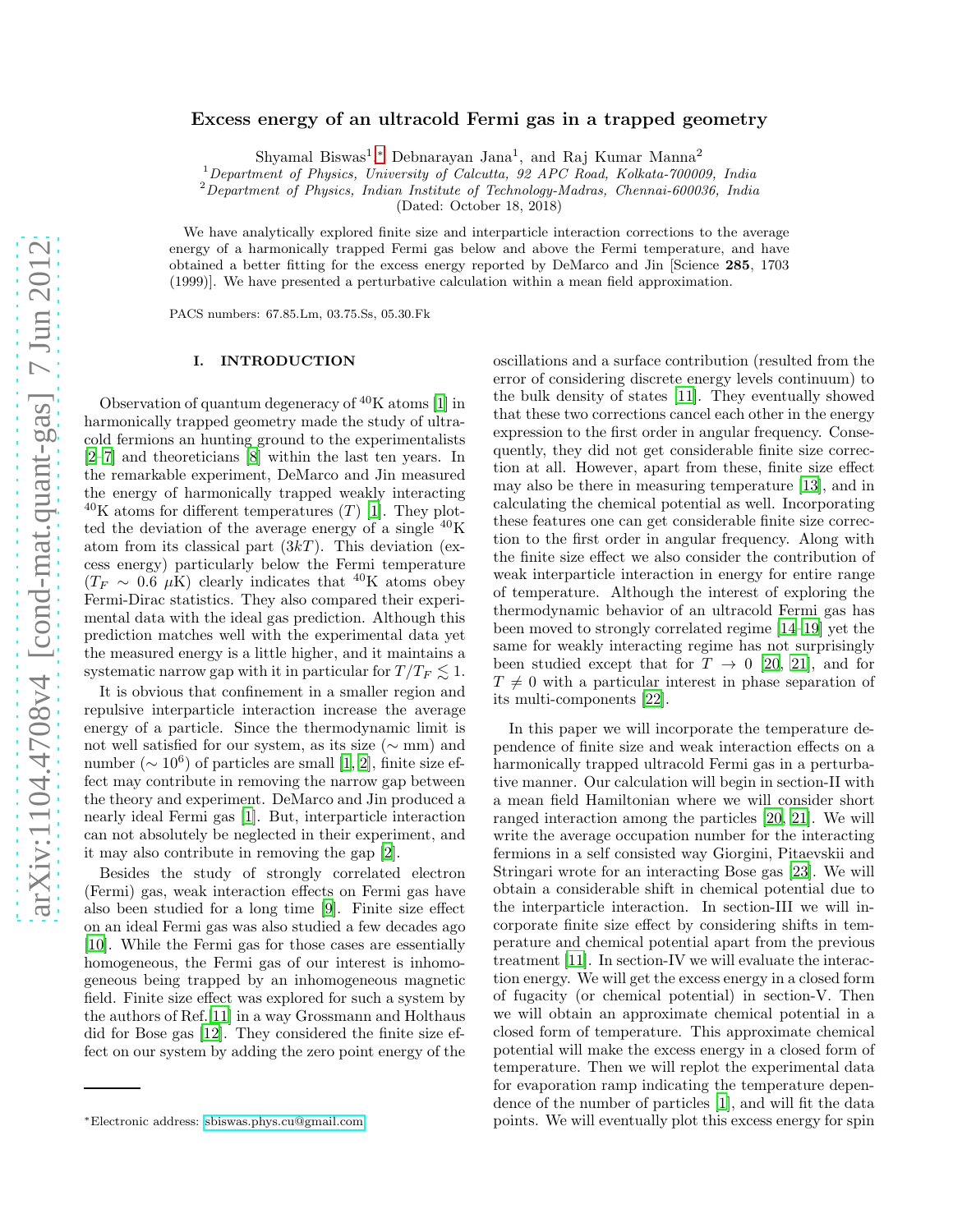↑ and ↓ particles by considering the fitting formula for the evaporation ramp, and will compare our analytic result with the experimental data [\[1\]](#page-6-0). In section-VI we will compare the interaction energy with the oscillator energy. As a corollary, we will obtain a considerable shift in Fermi energy due to the interparticle interaction. Finally, we will compare the interaction and finite size corrections.

#### II. MEAN FIELD THEORY

Let us consider a weakly interacting trapped Fermi gas of N number of 3-D anisotropic harmonic oscillators each having spin 1/2. Each single particle state  $\{p, r\}$  is described by a specific momentum  $(p)$  and a specific position (r) from the center of the trap, and each state of course has 2 spin degeneracy  $(\sigma = \uparrow, \downarrow)$ . We consider unequal number of particles in the two spin states. It is convenient to begin with an isotropic trap. We will consider the anisotropic trap later. Expectation of the effective Hamiltonian operator for our system (in the mean field level) is [\[20](#page-7-9)]

$$
E = \sum_{\sigma = \uparrow, \downarrow} \int \int \epsilon_{\mathbf{p}, \mathbf{r}}^{(0)} \bar{n}_{\sigma}(\mathbf{p}, \mathbf{r}) \frac{d^3 \mathbf{p} d^3 \mathbf{r}}{(2\pi \hbar)^3} + g \int \bar{n}_{\sigma}(\mathbf{r}) \bar{n}_{\sigma'}(\mathbf{r}) d^3 \mathbf{r},
$$

where  $\epsilon_{\mathbf{p},\mathbf{r}}^{(0)} = \frac{p^2}{2m} + \frac{1}{2}m\omega^2 r^2$ , m is the mass of each particle,  $\omega$  is the angular frequency of oscillations,  $g = \frac{4\pi\hbar^2 a_s}{m}$ is the coupling constant for the interparticle interaction  $(g\delta^3(\mathbf{r}-\mathbf{r}')$  [\[20](#page-7-9), [24\]](#page-7-13)),  $a_s$  is the s-wave scattering length,  $\sigma'$  is the complementary of spin  $\sigma$ ,  $\bar{n}_{\sigma}(\mathbf{r})$  =  $\int \bar{n}_{\sigma}(\mathbf{p}, \mathbf{r}) d^3 \mathbf{p} / (2\pi \hbar)^3$  is the averaged number density of spin  $\sigma$  particles in equilibrium, and  $\bar{n}_{\sigma}(\mathbf{p}, \mathbf{r})$  is the average number of spin  $\sigma$  particles in equilibrium at the single particle state  $\{p, r\}$ . This number according to the Fermi-Dirac statistics is given by

$$
\bar{n}_{\sigma}(\mathbf{p}, \mathbf{r}) = \frac{1}{e^{(\epsilon_{\mathbf{p}, \mathbf{r}} - \mu_{\sigma})/k} + 1},\tag{2}
$$

where  $\mu_{\sigma}$  is the chemical potential for the weakly interacting fermions,  $\epsilon_{\mathbf{p},\mathbf{r}} = \frac{p^2}{2m} + V_{eff}(\mathbf{r})$  is the mean field energy per particle,  $V_{eff}(\mathbf{r}) = \frac{1}{2}m\omega^2 r^2 + g\bar{n}_{\sigma'}(\mathbf{r})$  is the effective mean field potential for a spin  $\sigma$  particle [\[23\]](#page-7-12). It is to be mentioned that zero point energy can not alter the number distribution of particles as any constant shift in  $\epsilon_{\mathbf{p},\mathbf{r}}$  can always be absorbed by  $\mu_{\sigma}$ . It is also to be mentioned that we can write Eqn.(2) only in the thermodynamic limit:  $N_{\sigma} \to \infty$ ,  $\omega \to 0$  &  $N_{\sigma} \omega^3 = \text{constant}$ , where  $N_{\sigma}$  stands for total averaged number of particle having spin  $\sigma$ . In this limit, any integral over the discrete levels  $\{n\}$  (of the oscillator energy:  $(n+3/2)\hbar\omega$ ) is the same as that over the phase space  $({\bf p}, {\bf r})$ . Integrating  $\bar{n}_{\sigma}(\mathbf{p}, \mathbf{r})$  in Eqn.(2) we get

$$
\bar{n}_{\sigma}(\mathbf{r}) = \frac{1}{\lambda_T^3} f_{3/2} (z_{\sigma} e^{-V_{eff}(\mathbf{r})/kT}), \tag{3}
$$

where  $z_{\sigma} = e^{\mu_{\sigma}/kT}$  is the fugacity and  $f_j(x) = x - \frac{x^2}{2^j} +$  $x^3$  $\frac{x^3}{3^j}$  – ... is a Fermi function (or integral). In mathematics literature it is known as polylog function  $(-Li_j(-x))$  of order  $j$ . The chemical potential (or fugacity) is to be obtained from the constraint that

$$
N_{\sigma} = \int \bar{n}_{\sigma}(\mathbf{r}) d^{3} \mathbf{r}.
$$
 (4)

In an ideal situation  $(g = 0)$ ,  $\bar{n}_{\sigma}(\mathbf{p}, \mathbf{r})$  and  $z_{\sigma}$  in Eqn.(2) become  $\bar{n}_{\sigma}^{(0)}(\mathbf{p}, \mathbf{r})$  and  $z_{\sigma}^{(0)}$  respectively. Thus for  $g \to 0$ Eqn.(4) becomes

$$
N_{\sigma} = \left(\frac{kT}{\hbar\omega}\right)^3 f_3(z_{\sigma}^{(0)}).
$$
 (5)

### A. Shift in chemical potential due to the interaction

 $\mathbf{r}(1)$  by considering  $\delta z_{\sigma}^{(i)}(=\mathrm{e}^{\delta \mu_{\sigma}^{(i)}/kT})$  an implicit function of Let the shift in chemical potential due to interaction be given by  $\delta \mu_{\sigma}^{(i)} = \mu_{\sigma} - \mu_{\sigma}^{(0)}$ . This shift can now be obtained by the Taylor expansion of  $\bar{n}_{\sigma}(\mathbf{r})$  in Eqn.(3) about  $g = 0$ g. Now, to the first order in g and  $\delta \mu_{\sigma}^{(i)}$  we can write

$$
\bar{n}_{\sigma}(\mathbf{r}) = \bar{n}_{\sigma}^{(0)}(\mathbf{r}) + \frac{g\bar{n}_{\sigma}^{(0)}(\mathbf{r})}{kT\lambda_{T}^{3}} f_{1/2}(z_{\sigma}e^{-\frac{m\omega^{2}r^{2}}{2kT}}) + \frac{\delta z_{\sigma}^{(i)}}{z_{\sigma}\lambda_{T}^{3}} f_{1/2}(z_{\sigma}e^{-\frac{m\omega^{2}r^{2}}{2kT}}),
$$
\n(6)

where  $\bar{n}_{\sigma}^{(0)}(\mathbf{r})$  is the number density for  $g = 0$ . For a given  $N_{\sigma}$ , integrations of  $\bar{n}_{\sigma}(\mathbf{r})$  and  $\bar{n}_{\sigma}^{(0)}(\mathbf{r})$  in Eqn.(6) over r are the same. Thus we get

$$
\int \left[ \frac{\delta z_{\sigma}^{(i)}}{z_{\sigma} \lambda_T^3} + \frac{g \bar{n}_{\sigma'}^{(0)}(\mathbf{r})}{kT \lambda_T^3} \right] f_{1/2} (z_{\sigma} e^{-\frac{m \omega^2 r^2}{2kT}}) d^3 \mathbf{r} = 0. \tag{7}
$$

Now, to the first order in g and  $\delta z_{\sigma}^{(i)}$  this shift is given by

$$
\frac{\delta z_{\sigma}^{(i)}}{z_{\sigma}} = -\frac{g}{kT\lambda_T^3 f_2(z_{\sigma})} \sum_{i,j=1}^{\infty} \frac{(-1)^{i+j} z_{\sigma}^i z_{\sigma}^i}{(i+j)^{3/2} i^{3/2} j^{1/2}}.
$$
 (8)

From Eqn.(8) we can also say that chemical potential (or Fermi energy as well) decreases due to the repulsive interparticle interaction among the particles. This is not a surprize as because increase of energy due to repulsive interaction does not necessarily mean chemical potential to be increased. We will give qualitative argument in this regard in section-VI. However, it should be mentioned that the Taylor expansion in Eqn.(6) is applicable only for weakly interacting regime  $(a_s \bar{n}_{\sigma}^{1/3}(0) \ll 1)$  and not for strongly interacting regime  $(a_s \bar{n}_{\sigma}^{1/3}(0) \gtrsim 1)$ .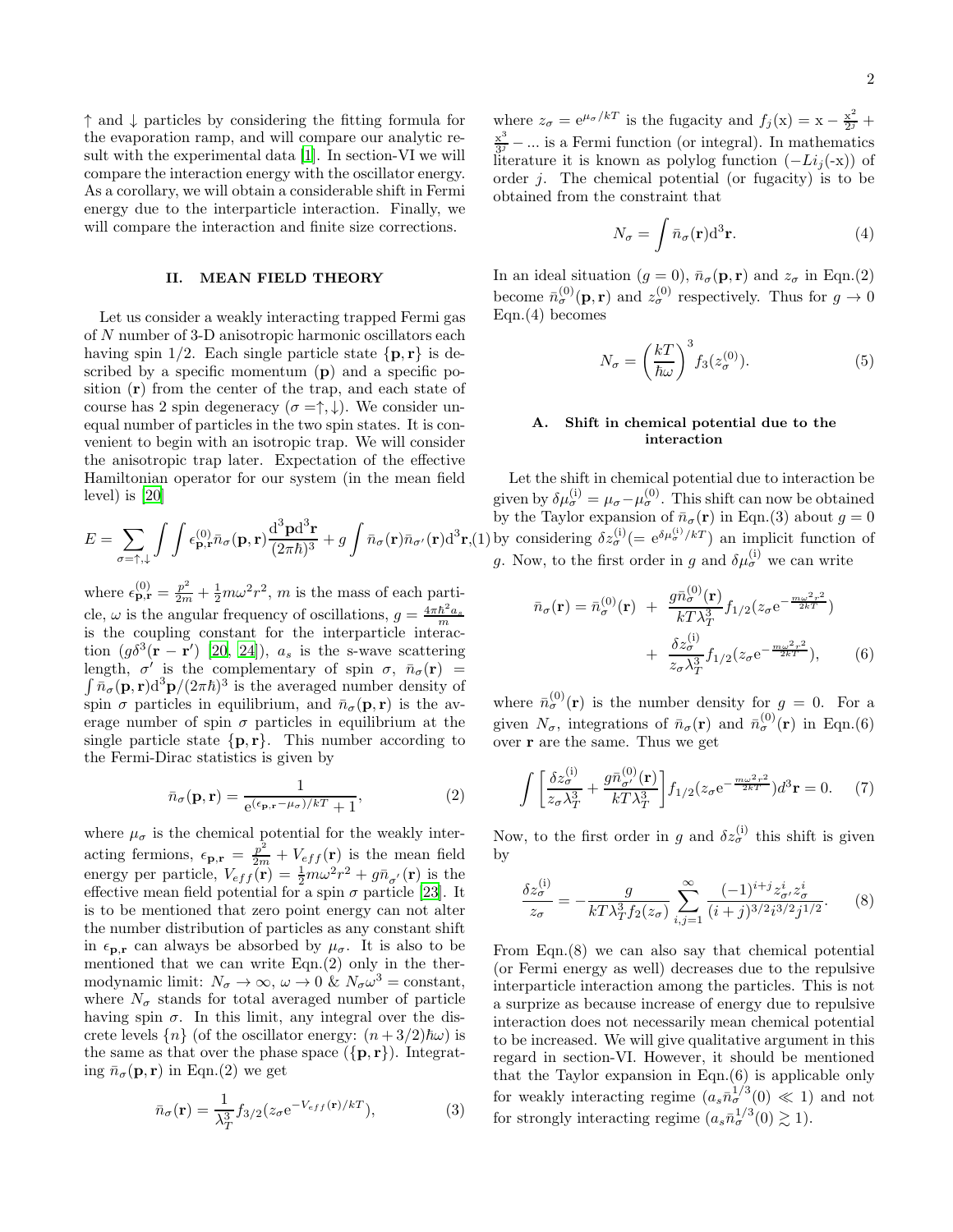In this section we have highlighted the effect of weak interaction not only within mean field approximation but also within local density approximation which is embedded in effective mean field potential [\[25\]](#page-7-14). We will evaluate the interaction energy per particle later in section-IV. All the calculations in this section has also been done within semiclassical approximation due to the fact that we have integrated over phase space (from the beginning) instead of summing over discrete single particle levels [\[22\]](#page-7-11). This semiclassical approximation is valid only in the thermodynamic limit. As our system does not approach the thermodynamic limit, there must be an error of replacement of the sum by the integration. In the following we will incorporate this error as a finite size correction. We will also discuss other features of finite size correction as well.

#### III. FINITE SIZE EFFECT

Apart from the replacement of the summation over the discrete levels  $({n})$  by the integration over  $({n})$  or that over the phase space  $({\bf{p}, \bf{r}})$ , finite size correction (to total energy) may also arise from the zero point energy of all the oscillators  $(\sum_{\sigma=\uparrow,\downarrow} N_{\sigma} \frac{3}{2} \hbar \omega)$  which should now be included in Eqn.(1) [\[11\]](#page-7-4). This replacement of summation, however, would impose a correction in density of states, such that a surface part (by name)  $\frac{3}{2} \frac{d^2 \mathbf{p} d^2 \mathbf{r}}{(2\pi \hbar)^2}$  up to the first order in  $\omega$  is to be added with the bulk part  $\left(\frac{d^3 \mathbf{p} d^3 \mathbf{r}}{(2\pi \hbar)^3}\right)$ . The bulk and surface parts of course correspond respectively to the first and second terms of the degeneracy  $(n^2/2 +$  $3n/2+1$ ) of the *n*th level of single particle energy  $\epsilon_n =$  $(n+\frac{3}{2})\hbar\omega$  [\[26\]](#page-7-15). These are the two common origins of obtaining finite size correction. In the following we are going to introduce two more new origins.

### A. Corrections in temperature and chemical potential

Macrostate of our system in thermodynamic equilibrium is usually described by the set  $\{\omega, T, \mu_{\sigma}\}\)$ , where T and  $\mu_{\sigma}$  (according to the zeroth law) are characteristics of an heat and particle reservoir. For our finite system, temperature is not measured directly [\[13\]](#page-7-6). It is measured from the momentum distribution of atoms obtained after free expansion switching the magnetic trap off [\[13\]](#page-7-6). The measured distribution is fitted with the momentum distribution formula  $\bar{n}_{\sigma}(\mathbf{p}) = \frac{1}{(m\lambda_T\omega)^3} f_{3/2}(z_{\sigma}e^{-p^2/2mkT})$ which can be obtained by integrating  $\bar{n}_{\sigma}(\mathbf{p}, \mathbf{r})$  over  $\mathbf{r}$  [\[27\]](#page-7-16). This fitting formula is true only in the thermodynamic limit, and in the classical limit, its width is proportional to  $\sqrt{T}$ . Effect of zero point motion, however, has not been included in this fitting formula. Inclusion of this would certainly increase the width and the temperature

as well. Chemical potential on the other hand, is not usually measured [\[28](#page-7-17)], but obtained from Eqn.(5) which is also true in the thermodynamic limit. Now we propose that actual temperature  $T^{(f)}$  and chemical potential  $(\mu_{\sigma}^{(f)})$  of a finite system (like ours) are different from the measured and calculated value respectively, and they must be the same in the thermodynamic limit.

Interparticle interaction may also change the momentum distribution, and we are considering its effect as a shift in fugacity and not as a shift in temperature. Thus apart from a finite size correction part  $(\delta \mu_{\sigma}^{(f)})$ ,  $\mu_{\sigma}^{(\text{f})}$  also has an interaction correction part  $(\delta \mu_{\sigma}^{(\text{i})})$  which has already been evaluated in Eqn.(8). We expect that  $\delta T^{(f)} = T^{(f)} - T$  would be positive for smaller confinement (i.e. for tighter trap), and  $\delta \mu_{\sigma}^{(f)} = \mu_{\sigma}^{(f)} - \mu_{\sigma}$  would be negative for a given  $N_{\sigma}$ . Now for  $g = 0$ , Eqn.(4) along with the integration of  $\bar{n}_{\sigma}(\mathbf{p}, \mathbf{r})$  (in Eqn.(2)) over the surface part of the density of states  $(\frac{3}{2} \frac{d^2 \mathbf{p} d^2 \mathbf{r}}{(2\pi \hbar)^2})$  becomes [\[12](#page-7-5), [26](#page-7-15)]

$$
N_{\sigma} = \left(\frac{kT^{(\text{f})}}{\hbar\omega}\right)^3 f_3(z_{\sigma}^{(\text{f},0)}) + \frac{3}{2} \left(\frac{kT^{(\text{f})}}{\hbar\omega}\right)^2 f_2(z_{\sigma}^{(\text{f},0)}) \quad (9)
$$

where  $z_{\sigma}^{(f,0)} = z_{\sigma}^{(0)} + \delta z_{\sigma}^{(f)}$  is the actual fugacity for  $g = 0$ . Let us further assume that  $T^{(f)} = T$  only at the absolute zero as for  $T^{(f)} \to 0$ , experimentalists may note that the width of momentum distribution is the minimum, and may set the measured temperature as  $T = 0$ . Comparing Eqns.(5) and (9) we get the finite size correction in chemical potential for  $T=0$ , as  $\delta \mu_{\sigma}^{(f)} = -\frac{3}{2}\hbar \omega$ . Henceforth we assume that  $\delta \mu_{\sigma}^{(f)}$  is the same in all temperature as commonly assumed for Bose gas particularly below the condensation point  $(T_c)$  [\[12](#page-7-5)]. This of course implies that  $\delta z_{\sigma}^{(\text{f})} = z_{\sigma}^{(\text{f},0)} - z_{\sigma}^{(0)} = -z_{\sigma}^{(0)} 3\hbar\omega/2kT$ . Thus keeping  $N_{\sigma}$ in Eqn.(9) fixed, we get the shift in temperature in terms of  $\delta z_{\sigma}^{(\text{f})}$  as

$$
\frac{\delta T^{(\text{f})}}{T} = -\frac{\delta z_{\sigma}^{(\text{f})}}{3z_{\sigma}^{(0)}} \frac{f_2(z_{\sigma})}{f_3(z_{\sigma})} + O\left(\frac{\hbar \omega}{kT}\right)^2 = \frac{1}{2} \frac{\hbar \omega}{kT} \frac{f_2(z_{\sigma})}{f_3(z_{\sigma})}.
$$
(10)

For Bose gas, below  $T_c$ ,  $\delta z_{\sigma}^{(f)}$  as well as  $\delta T^{(f)}$  has been assumed to be zero for obtaining a sharp condensation point and a considerable shift in  $T_c$  [\[12,](#page-7-5) [26](#page-7-15)]. But, in reality, a finite system of Bose gas does not have a sharp condensation point [\[29](#page-7-18)]. Considering the same for Fermi gas, authors of Ref.[\[11](#page-7-4)] also did not get any considerable finite size correction in energy. That is why we have assumed  $\delta z_{\sigma}^{(\text{f})}$  as well as  $\delta T^{(\text{f})}$  to be nonzero. Our assumptions do not give a sharp condensation point of a Bose gas, and on the other hand, it may considerably improve the ideal gas prediction for our ultra-cold Fermi gas [\[1](#page-6-0)].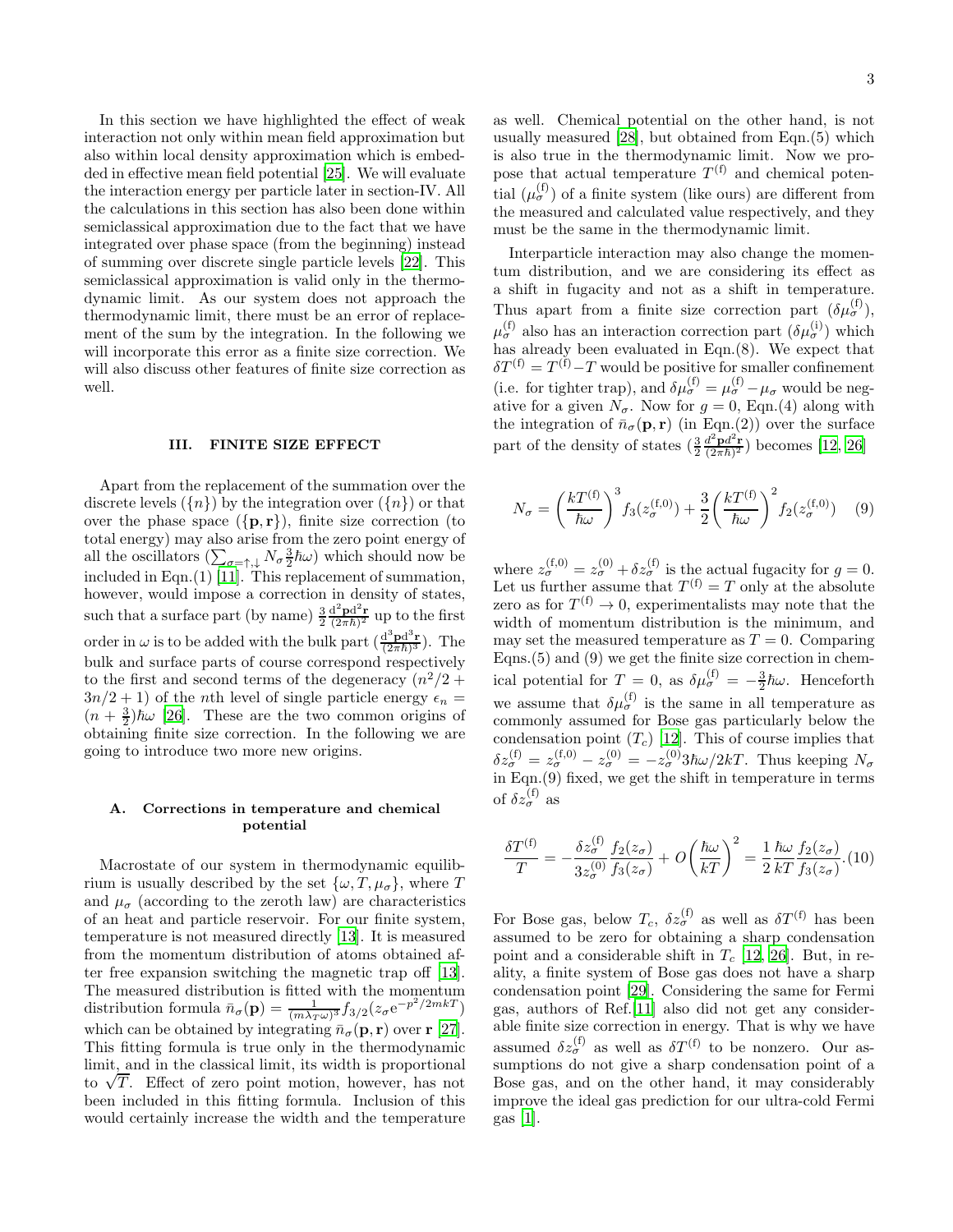### B. Correction in energy with anisotropy

Let us now obtain the total energy of the system. In an ideal situation  $(g = 0)$ , Eqn.(1) along with the zero point energy and the integration over the surface part of the density of states gives the energy of spin  $\sigma$  particles up to the first order in  $\omega$  as

$$
E_{\sigma}^{(\text{f},0)} = \hbar \omega \left[ 3 \left( \frac{k T^{(\text{f})}}{\hbar \omega} \right)^4 f_4(z_{\sigma}^{(\text{f},0)}) + \frac{9}{2} \left( \frac{k T^{(\text{f})}}{\hbar \omega} \right)^3 f_3(z_{\sigma}^{(\text{f},0)}) \right] (11)
$$

So far we have considered our system to be isotropic  $(\omega_x = \omega_y = \omega_z = \omega)$ , and we already have noticed that tighter trap (larger  $\omega$ ) would give a larger finite size correction. Finite size corrections for different values of  $\omega_x, \omega_y, \omega_z$  would be larger than that for  $\omega_x = \omega_y = \omega_z$ due to the fact that anisotropy results smaller (tighter) confinement and may even reduce the dimensionality eg. for  $\omega_z \rightarrow \infty$  our 3-D trap may become a 2-D one. However, the prescription of including anisotropy (to the first order) is to replace  $\omega$  in the finite size correction parts by its arithmetic mean  $\bar{\omega}$ , and in the bulk parts by its geometric mean  $(\tilde{\omega})$  [\[30](#page-7-19)]. Thus we recast Eqn.(11) along with Eqns. (10) and (5), and get energy per particle in terms of measured temperature as

$$
U_{\sigma}^{(\text{f})} = 3kT \frac{f_4(z_{\sigma}^{(0)})}{f_3(z_{\sigma}^{(0)})} \bigg[ 1 + \frac{\hbar \bar{\omega}}{kT} \bigg( 2 \frac{f_3(z_{\sigma}^{(0)}) f_3(z_{\sigma}^{(0)})}{f_4(z_{\sigma}^{(0)}) f_2(z_{\sigma}^{(0)})} - \frac{3}{2} \bigg) \bigg] (12)
$$

The inclusion of finite size effects along with the interaction effects have be done as separate corrections as all of their effects in our case are perturbative with respect to the unperturbed part (i.e. first term) of the expectation of Hamiltonian operator in Eqn.(1). Finite size effect can not, of course, be treated separately for strongly interacting regime.

### IV. EVALUATION OF INTERACTION ENERGY

Interaction energy per particle up to the first order in g can be obtained from Eqn.(1) and (5). It is of course difficult to be evaluated for the presence of different  $z_{\sigma}^{(0)}$ and  $z_{\sigma'}^{(0)}$  in  $\bar{n}_{\sigma}^{(0)}(\mathbf{r})$  and  $\bar{n}_{\sigma'}^{(0)}(\mathbf{r})$  respectively. At this stage we need to evaluate  $\frac{\bar{n}^{(0)}_{\sigma'}(\mathbf{r})}{\frac{(\sigma)}{(\sigma)}$  $\frac{n_{\sigma'}(x)}{\bar{n}_{\sigma}^{(0)}(r)}$  specially for weak interaction and small number fluctuation  $\left(\frac{N_{\sigma}-N_{\sigma'}}{N_{\sigma}}\right) = \frac{\Delta N_{\sigma}}{N_{\sigma}} \ll 1$ . While for  $T/T_F \rightarrow \infty$ , we obviously have the classical result:  $\frac{\bar{n}_{\sigma'}^{(0)}(\mathbf{r})}{\bar{n}_{\sigma(0)}^{(0)}(\sigma)}$  $\frac{\frac{\bar{n}_{\sigma'}(r)}{\sigma_o(r)}}{\bar{n}_{\sigma}^{(0)}(r)} \rightarrow \frac{N_{\sigma'}}{N_{\sigma}}$ ; for  $T/T_F \rightarrow 0$ , we have  $\bar{n}^{(0)}_{\sigma'}({\bf r})$  $\frac{\bar{n}^{(0)}_{\sigma'}({\bf r})}{\bar{n}^{(0)}_{\sigma}({\bf r})}~\rightarrow~\sqrt{\frac{N_{\sigma'}}{N_{\sigma}}}\big(1~-~O\big(\frac{m\omega^2r^2}{4kT_F}\big)$  $\frac{n\omega^2 r^2}{4kT_F} \frac{\triangle N_{\sigma}}{N_{\sigma}}$ ) within Thomas-Fermi approximation [\[8](#page-7-1)]. Although for small number fluctuation, these two limits do not differ  $\left(\sim \frac{\Delta N_{\sigma}}{2N_{\sigma}}\right)$  appreciably, yet we stick with the Thomas-Fermi result as because weak interaction plays role only for  $T/T_F \ll 1$ .

Thus for weak interaction and small number fluctuation, we give an *ansatz*:  $\frac{\bar{n}_{\sigma'}^{(0)}(\mathbf{r})}{\frac{1}{2}(\sigma)}$  $\frac{\bar{n}_{\sigma'}^{(0)}(\mathbf{r})}{\bar{n}_{\sigma}^{(0)}(\mathbf{r})} \approx \sqrt{\frac{N_{\sigma'}}{N_{\sigma}}}$  so that the interaction energy can be evaluated in a closed form. This *ansatz*, of course, is not applicable for strongly interacting regime and large number fluctuation. Now, with this ansatz, we get interaction energy per spin  $\sigma$  particle as

$$
U_{\sigma}^{(\text{int})} = \frac{g}{\lambda_T^3} \sqrt{\frac{N_{\sigma'}}{N_{\sigma}}} \left( \frac{h(z_{\sigma}^{(0)})}{f_3(z_{\sigma}^{(0)})} \right),\tag{13}
$$

where

$$
h(z_{\sigma}^{(0)}) = \frac{4}{\sqrt{\pi}} \int_0^{\infty} \left[ f_{\frac{3}{2}}(z_{\sigma}^{(0)} e^{-x^2}) \right]^2 x^2 dx.
$$
 (14)

One check that for  $T \geq T_F$ , the integral representation of  $h(z_{\sigma}^{(0)})$  in Eqn.(14) can be approximated by the closed form  $\frac{1}{2^{3/2}}\left[f_{9/4}(z_{\sigma}^{(0)})\right]^2$ .

### V. CORRECTED EXCESS ENERGY

Energy per particle  $(U_{\sigma})$  to the first order in  $\bar{\omega}$  and g can be obtained as a summation of its two parts in Eqn. $(12)$  and  $(13)$ . It is easy to check that its classical part is  $U_{\sigma}^{\text{cl}} = 3kT$ . Thus we get excess energy per particle  $(\delta U_{\sigma} = U_{\sigma} - U_{\sigma}^{(\text{cl})})$  for our anisotropic system as

$$
\frac{\delta U_{\sigma}}{U_{\sigma}^{(\text{cl})}} = \frac{f_4(z_{\sigma}^{(0)})}{f_3(z_{\sigma}^{(0)})} \left[ 1 + \frac{\bar{\omega}}{\tilde{\omega}} \left( \frac{T_F/T}{(6N_{\sigma})^{1/3}} \right) \left\{ 2 \frac{f_3(z_{\sigma}^{(0)})}{f_4(z_{\sigma}^{(0)})} \frac{f_3(z_{\sigma}^{(0)})}{f_2(z_{\sigma}^{(0)})} - \frac{3}{2} \right\} + \frac{g}{3kT\lambda_T^3} \sqrt{\frac{N_{\sigma'}}{N_{\sigma}}} \frac{h(z_{\sigma}^{(0)})}{f_4(z_{\sigma}^{(0)})} \right] - 1, \tag{15}
$$

where  $kT_F$  gets the value  $\hbar \tilde{\omega} (6N_{\sigma})^{1/3}$  [\[8](#page-7-1)].

#### A. Chemical potential in a closed form of temperature

If we want to plot the excess energy  $(in Eqn.(15))$  with respect to  $T$ , we need to know the temperature dependence of  $\mu_{\sigma}^{(0)}$  from Eqn.(5). But, it is impossible to be known as the inverse of a polylog function does not exist. There is no other way but to get  $\mu_{\sigma}^{(0)}$  in a closed form without an approximation. However, whether an approximate  $\mu_{\sigma}^{(0)}$  is good can be justified from the exact graphical solutions which might have been used by De-Marco and Jin for plotting the ideal gas prediction [\[1\]](#page-6-0). In the following we prescribe an approximate method for obtaining a good  $\mu_{\sigma}^{(0)}$  in a closed form relevant for the entire range of temperature.

Let us first investigate the approximate  $\mu_{\sigma}^{(0)}(T)$  in the degenerate regime  $(T/T_F \ll 1)$ . For  $\frac{T}{T_F} \to 0$ , Fermi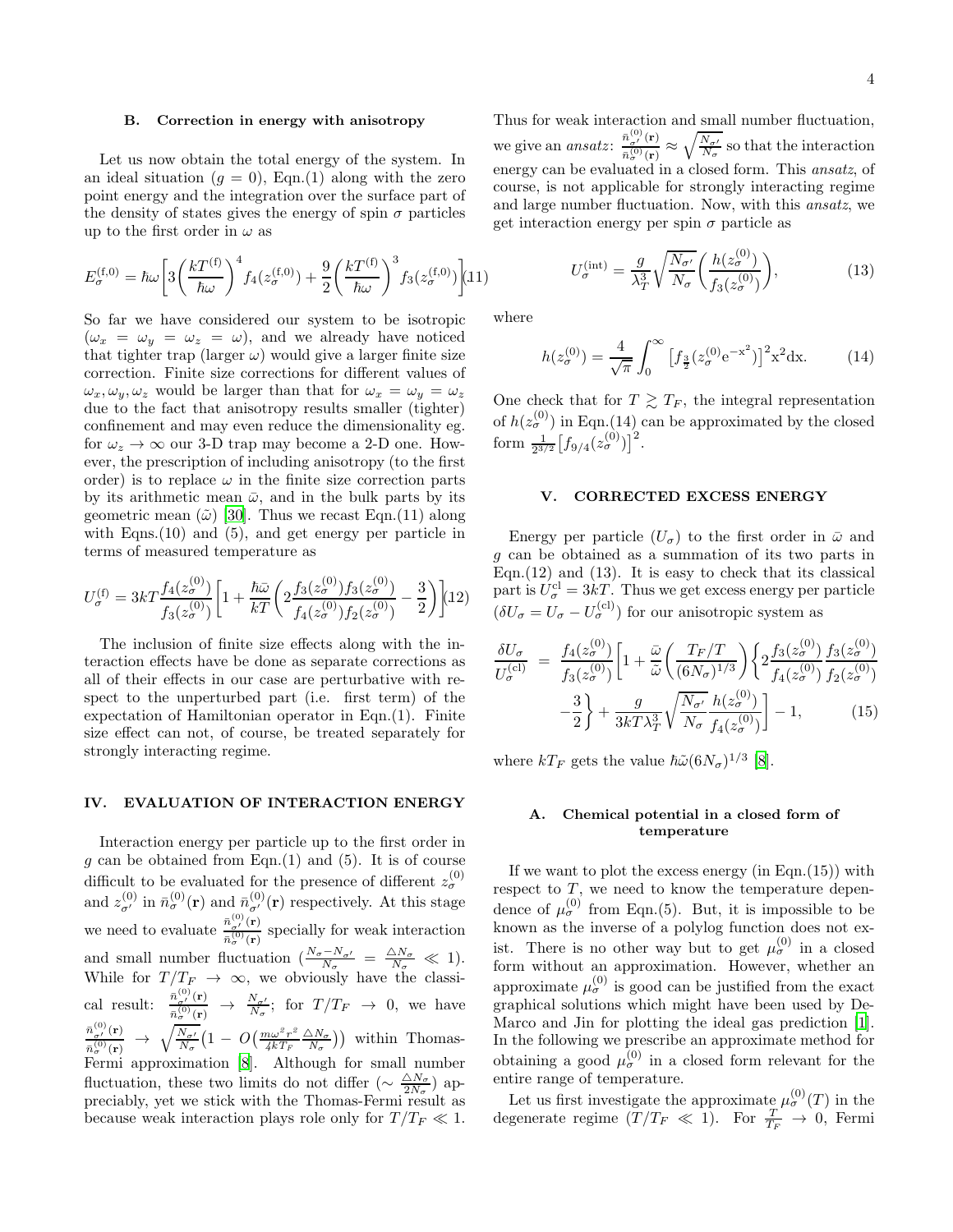

FIG. 1: Dashed and dotted lines represent Sommerfeld's result (Eqn.  $(17)$ ) and improved classical result (Eqn.  $(19)$ ) respectively. Solid line represents the approximate chemical potential in Eqn.(20). Points represent exact graphical solutions of  $\mu_{\sigma}(T)$  in Eqn.(5).

functions follow Sommerfeld's asymptotic formula [\[31\]](#page-7-20)

$$
f_j(z_{\sigma}^{(0)}) = \frac{[\mu_{\sigma}^{(0)}/kT]^j}{\Gamma(j+1)} \left[1 + \frac{\pi^2}{6} \frac{j(j-1)}{[\mu_{\sigma}^{(0)}/kT]^2} + \ldots \right]. \quad (16)
$$

Now for  $j = 3$ , Eqns.(5) and (16) lead to the asymptotic form of chemical potential

$$
\mu_{\sigma}^{(0)}(T_{<})=kT_F\bigg[1-\frac{\pi^2}{3}\bigg(\frac{T}{T_F}\bigg)^2+\ldots\bigg].\tag{17}
$$

One can check that the approximate chemical potential in Eqn.(17) is reasonably good for  $T/T_F \lesssim 0.5$ .

Let us also investigate the approximate  $\mu_{\sigma}^{(0)}(T)$  in the classical regime  $(T/T_F \gg 1)$ . Taking only the first term of the Taylor series expansion of  $f_3(z_{\sigma}^{(0)})$  in Eqn.(5) we get the approximate chemical potential as

$$
\mu_{\sigma}^{(0)}(T_{\gg}) = -3kT_F \frac{T}{T_F} \ln\left(6^{1/3} \frac{T}{T_F}\right). \tag{18}
$$

Although the approximate  $\mu_{\sigma}^{(0)}$  in Eqn.(18) is valid for  $T/T_F \rightarrow \infty$  yet one can check that it is reasonably good even for  $T/T_F \gtrsim 1.5$ .

However, in DeMarco and Jin's experiment [\[1](#page-6-0)], observation of quantum degeneracy was highlighted for  $0.5 \lesssim T/T_F \lesssim 1.5$ . In this regime none of the above approximations is good. In the next, we are going present a calculation of obtaining a more accurate form of the chemical potential relevant not only for  $0.5 \lesssim T/T_F \lesssim 1.5$ but for the entire range of temperature.

Classical result in Eqn.(18) can be improved by considering the first three terms of the Taylor series expansion of  $f_3(z_\sigma^{(0)})$ . Real root for the cubic Eqn. of  $z_\sigma^{(0)}$  now leads to

$$
\mu_{\sigma}^{(0)}(T_{>}) = kT_F \frac{T}{T_F} \ln \left[ \frac{9}{8} - \frac{165 \times 3^{1/3} f(t)}{8} + \frac{3^{2/3}}{8f(t)} \right] (19)
$$



FIG. 2: A few experimental data points having 50% uncertainty are adapted from Ref.[\[1](#page-6-0)]. Solid line represents a possible fitting (Eqn.(21)) for the data points.

where  $f(t) = t/[128 - 783t^3 + 16\sqrt{64 - 783t^3 + 8244t^6}]^{1/3}$ and  $t = T/T_F$ . Sommerfeld's result (Eqn.(17)) and the improved classical result  $(Eqn.(19))$  intersects at  $t \approx 0.468$ . Thus approximate chemical potential for  $0 \leq \frac{T}{T_F} < \infty$  can be written from the combination of these two as

$$
\mu_{\sigma}^{(0)}(T) = \mu_{\sigma}^{(0)}(T_<)\theta(0.468 - t) + \mu_{\sigma}^{(0)}(T_>)\theta(t - 0.468). (20)
$$

Comparing with the exact graphical solutions in FIG. 1 we can say that approximate  $\mu_{\sigma}^{(0)}$  in Eqn.(20) is reasonably good for the entire range of temperature.

### B. Data fitting for evaporation of particles

However, for comparing our analytic result with the experimental data, we need to know the temperature dependence of the number of particles that arises due to evaporation of particles during the experiment of De-Marco and Jin [\[1](#page-6-0)]. Although the average number of particles is not a constant yet they compared their experimental data with the ideal gas prediction. Ideal gas prediction for a fixed  $N_{\sigma}$  remains unaltered if  $N_{\sigma}$  changes quasi-statistically with temperature. Thus temperature dependence of  $N_{\sigma}$  in our theory would come only in the corrections parts in Eqn.(15).

DeMarco and Jin showed the temperature dependence of  $N_{\uparrow}$  in a figure keeping  $N_{\uparrow} : N_{\downarrow} = 60\% : 40\%$  unchanged within 5% error during the evaporation ramp [\[1\]](#page-6-0). We replot their data in FIG. 2, and a possible fitting for these data points can be obtained with the help of Wolfram Mathematica, and it is given by

$$
N_{\uparrow}(t) = 10^{11} (c_0 + c_1 t^{\frac{1}{16}} + c_2 t^{\frac{1}{8}} + c_3 t^{\frac{1}{4}} + c_4 t^{\frac{1}{2}} + c_5 t),
$$
 (21)

where  $c_0 = -2.05293$ ,  $c_1 = 6.55557$ ,  $c_2 = -6.03520$ ,  $c_3 =$ 1.69586,  $c_4 = -0.168018$ ,  $c_5 = 0.00472971$ . From FIG. 2 we can see that  $N_{\uparrow}$  varies from  $\sim 2.7 \times 10^6$  to  $\sim 4.2 \times 10^5$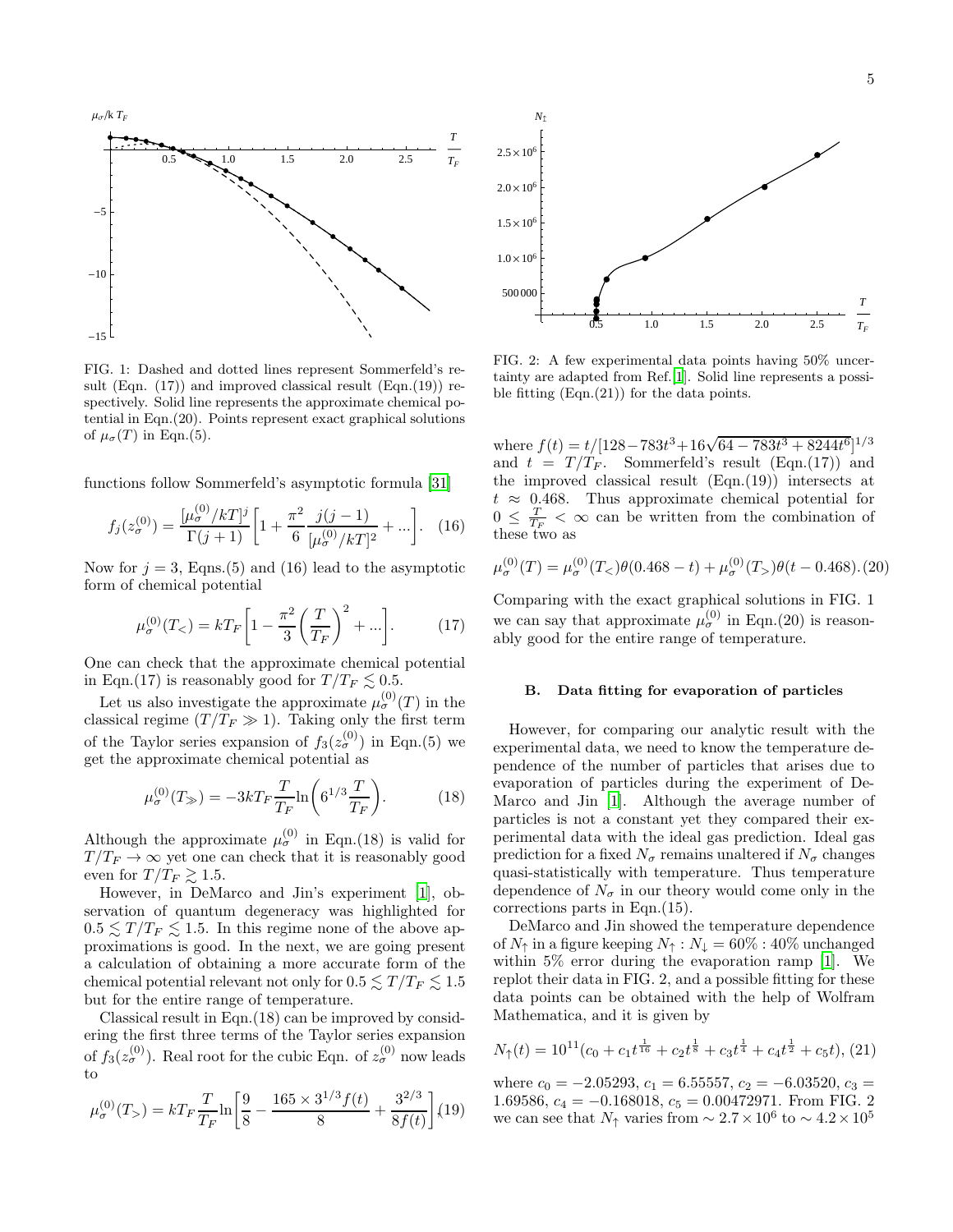

FIG. 3: Dotted line represents ideal gas prediction [\[1](#page-6-0)]. Solid and dashed lines represent our result in Eqn.(15) for spin  $\uparrow$ and ↓ respectively. Several experimental data points having  $20\%$  uncertainty are adapted from Ref. [\[1](#page-6-0)]. Here we take  $m =$  $40 \times 1.675 \times 10^{-27}$  kg,  $\bar{\omega}/\tilde{\omega} = 1.3677$ ,  $N_{\uparrow}$ :  $N_{\downarrow} = 3 : 2 [1]$  $N_{\downarrow} = 3 : 2 [1]$  $N_{\downarrow} = 3 : 2 [1]$ , and  $a_s = 169a_0$  [\[2](#page-6-1)].

as  $T/T_F$  decreases from 2.7 to 0.5. Multiplying the right hand side of Eqn.(21) by 2/3 we get  $N_{\downarrow}(t)$  as well.

Apart from the explicit temperature dependence of the different parts in Eqn.(15), finite size correction part in this equation also has an implicit temperature dependence as DeMarco and Jin smoothly varied the radial trap frequency  $\omega_{\perp}$  (=  $\omega_x = \omega_y$ ) from  $2\pi \times 44$  Hz to  $2\pi \times 370$  Hz keeping the axial trap frequency fixed  $(\omega_z = 2\pi \times 19.5 \text{ Hz})$  for obtaining the temperature dependence of  $N_{\sigma}$  [\[1](#page-6-0)]. Thus  $\omega_{\perp}$  in  $\bar{\omega}/\tilde{\omega}$  of Eqn.(15) has an implicit temperature dependence which was not shown in Ref.[\[1](#page-6-0)]. However, for a quasi-statically smooth variation of  $\omega_{\perp}$ , one can expect the ratio of arithmetic and geometric means of  $\omega_x, \omega_y$  and  $\omega_z$  to be a constant around  $T/T_F = 1$ , and we set  $\bar{\omega}/\tilde{\omega} = 1.3677$  by picking up  $\omega_{\perp} = 2\pi \times 137$  Hz for  $T/T_F \approx 1$  [\[1\]](#page-6-0).

#### C. Our result for excess energy per particle

We replace  $N_{\sigma}$  in different parts of Eqn.(15) by  $N_{\sigma}(t)$ in Eqn. $(21)$ , and plot the excess energy in Eqn. $(15)$ (along with the approximate bulk chemical potential in Eqn.(20)) in FIG. 3 for spin  $\uparrow$  and spin  $\downarrow$  particles keeping  $\bar{\omega}/\tilde{\omega}$  unchanged with its value at  $T \approx T_F$ . In the same figure we also plot the ideal gas prediction putting  $N_{\sigma} = \infty$  and  $g = 0$  in Eqn.(15). From this figure we can say that our analytic result matches better with the experimental data.

# 6

# VI. COMPARISONS AMONG IDEAL AND CORRECTION PARTS

As a consistency check and for showing plausibility of our theory, let us now compare the interaction energy and potential energy for different temperatures. It is easy to understand from Eqn.(13) that  $N_{\sigma}U_{\sigma}^{(\text{int})}$  is the total interaction energy  $(E<sup>(int)</sup>)$ . We can also say from the virial theorem that  $(N_{\sigma}U_{\sigma}^{(0)}+N_{\sigma'}U_{\sigma'}^{(0)})/2$  is the total oscillator energy  $(E^{(ho)})$ . Thus from Eqn.(15), we get their ratio for  $N_{\sigma} = N_{\sigma'} = N/2$  as

$$
\frac{E^{(\text{int})}}{E^{(\text{ho})}} = \left(\frac{g}{3kT\lambda_T^3}\right) \frac{h(z_\sigma^{(0)})}{f_4(z_\sigma^{(0)})} + O(g^2). \tag{22}
$$

We plot the right hand side of Eqn.  $(22)$  for a fixed number of particles in FIG. 4. However, to obtain  $\frac{E^{(\text{int})}}{E^{(\text{ho})}}$  for  $T \rightarrow 0$ , we must need to know the asymptotic expansions of  $f_4(z_\sigma^{(0)})$  and  $h(z_\sigma^{(0)})$ . While the first one is followed from Eqn.(16) second one is to be obtained from Eqn.(14). In the integral representation of  $h(z_{\sigma}^{(0)})$ , the Fermi function contributes essentially for  $x < (\ln z_{\sigma}^{(0)})^{1/2}$ . Now from Eqns.(14) and (16) we get the desired asymptotic expansion as

$$
h(z_{\sigma}^{(0)}) = \frac{1024 \left(\ln z_{\sigma}^{(0)}\right)^{\frac{9}{2}}}{2835\pi^{3/2}} \left[1 + \frac{21\pi^2}{32 \left(\ln z_{\sigma}^{(0)}\right)^2} + \ldots\right].
$$
 (23)

This form has been used in FIG. 4 in particular for  $T/T_F \leq 0.1$ . Thus for  $T \to 0$ , Eqn.(22) gives

$$
\frac{E^{(\text{int})}(0)}{E^{(\text{ho})}(0)} = \frac{8192 \times \sqrt{2} \times 3^{1/6}}{2835\pi^2} \left(\frac{N^{1/6} a_s}{\tilde{l}}\right)
$$
  

$$
\approx 0.497 \left(\frac{N^{1/6} a_s}{\tilde{l}}\right),
$$
 (24)

where  $\tilde{l} = \sqrt{\frac{\hbar}{m}}$  $\frac{h}{m\tilde{\omega}}$  is the confining length scale of a particle in our anisotropic trap. One can check that Eqn.(24) is consisted with the Thomas-Fermi result for  $T \to 0$  [\[20\]](#page-7-9).

As a corollary of the asymptotic expansion, we can also calculate the shift in Fermi energy (from Eqn.(8)) due to interaction as

$$
\frac{\delta \mu_{\sigma}^{(i)}(0)}{\mu_{\sigma}(0)} = -\frac{128 \times \sqrt{2} \times 3^{1/6}}{105\pi^2} \left(\frac{N^{1/6} a_s}{\tilde{l}}\right)
$$

$$
\approx -0.210 \left(\frac{N^{1/6} a_s}{\tilde{l}}\right).
$$
(25)

That Fermi energy (or Fermi temperature as well) decreases in Eqn.(25) is not a surprise as because the number density of fermions at the central region of the trap decreases for repulsive interaction. It is a similar phenomenon of how the condensation temperature of a harmonically trapped Bose gas decreases for repulsive interaction [\[30\]](#page-7-19). It should also be mentioned in this regard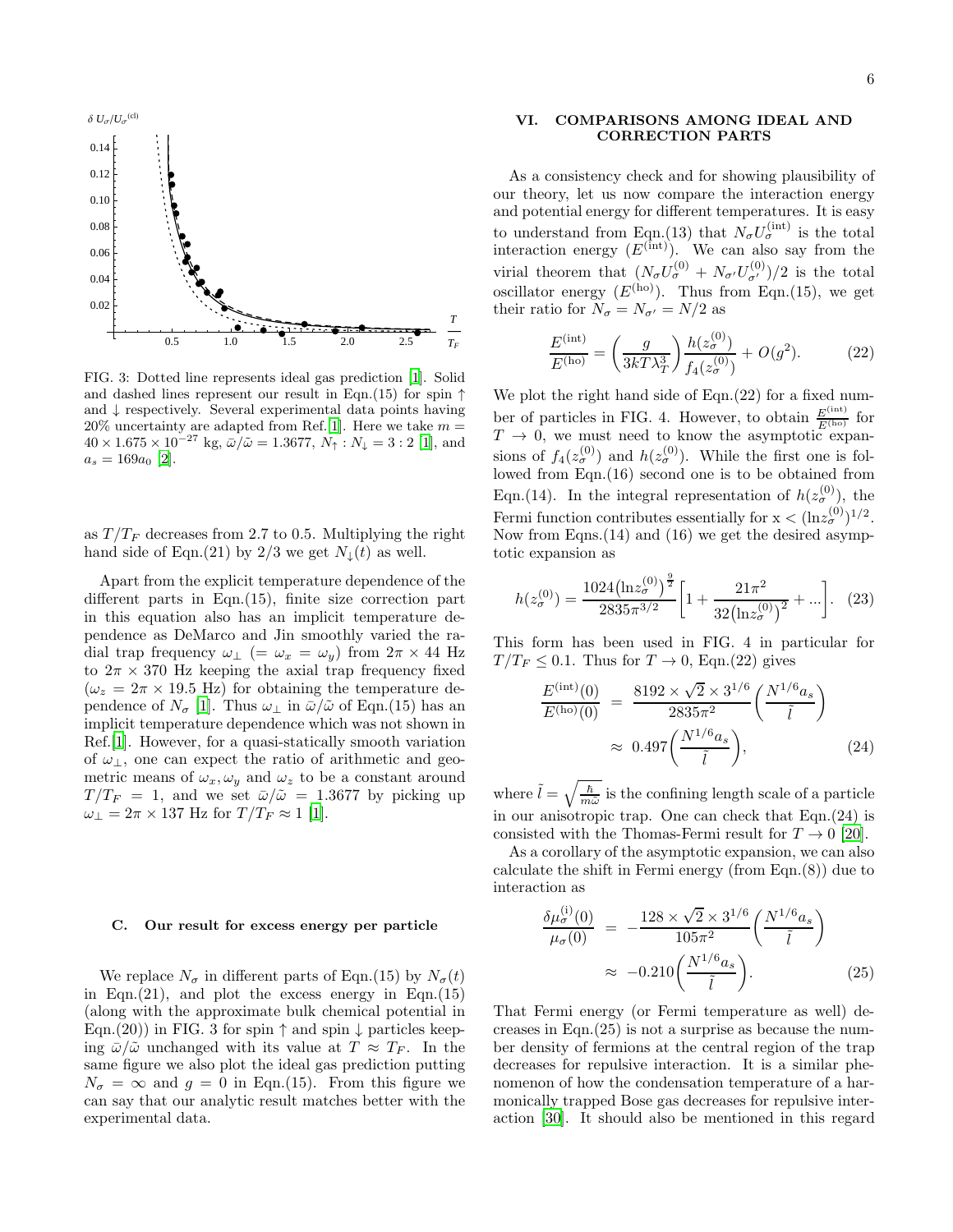

FIG. 4: Dotted line represents the ratio of interaction and potential energy (Eqn.(22)) for fixed number of particles in units of  $a_s N^{1/6}/l$ . Solid and dashed lines represent the ratio of interaction and finite size corrections (in Eqn.(15)) for spin ↑ and ↓ particles respectively.

that Pauli paramagnetism arises for  $\mu_{\downarrow}(0) > \mu_{\uparrow}(0)$  while  $U_{\uparrow}(0) > U_{\perp}(0)$  [\[31\]](#page-7-20).

It is not clear from FIG. 3 how big is the finite size correction with respect to the interaction correction. Dividing  $U_{\sigma}^{(\text{int})}$  by  $U_{\sigma}^{(\text{fnt})}$  in Eqn.(15) we get the ratio of the interaction and finite size correction, and plot it in FIG. 4 for spin  $\uparrow$  and  $\downarrow$  particles with the experimental parameters used in FIG 3. Now we can say, from FIG. 4, that interaction and finite size corrections are comparable within the temperature range of our interest. This comparison for  $T/T_F < 0.5$ , however, is ill defined as the temperature dependence of  $N_{\sigma}$  is insensitive for  $T/T_F \lesssim 0.5$  in FIG. 2.

### VII. CONCLUSION

We have presented an analytic calculation for exploring thermodynamic behavior of a harmonically trapped weakly interacting Fermi gas through the temperature dependent energy. Our result for  $\frac{T}{T_F} \to 0$  and  $\frac{T}{T_F} \gg 1$ , reproduces the standard Thomas-Fermi [\[20\]](#page-7-9) and classical results [\[1\]](#page-6-0) respectively, and of course matches better with the experimental data [\[1](#page-6-0)].

Since the number density of the fermions in the trap is reasonably low  $({\sim 10^{16}/\text{m}^3})$  one may expect ladder approximation as a better choice with respect to our choice for the mean field (Hartree-Fock) approximation [\[32\]](#page-7-21). However, we can not get any contribution from the ladder diagrams if we consider short ranged interaction  $(g\delta^3(\mathbf{r}-\mathbf{r}'))$  among the particles. Hence, Hartree-Fock approximation is reasonably good even for the low dense gas considered by us.

Finite size correction scheme prescribed here can also be generalized for the Bose gas. For Bose gas, Fermi functions  $(f_j(x))$  are to be replaced by the Bose-Einstein functions  $(g_i(\mathbf{x}))$ .

Approximate chemical potential (in a closed form) obtained by us makes an analytic theory plausible in the entire range of temperature.

Our main new result is the finite size correction part (which is first order in  $(\frac{\hbar\bar{\omega}}{kT}) \sim 0.01$ ) in Eqn.(15). It has come from the considerations of (i) zero point energy, (ii) discreteness of single particle energy spectrum, (iii) shift in temperature, and (iv) shift in chemical potential. While first two considerations result correction to the second order in  $\left(\frac{\hbar\omega}{kT}\right)$  [\[11\]](#page-7-4), the last two considerations result to the first order in  $\frac{\hbar\omega}{kT}$ . This first order correction along with interparticle interaction in Eqn. (15) may considerably improve the ideal gas prediction. Our result can, of course, be negligibly improved to the second order by including the result of Ref.[\[11\]](#page-7-4). Instead of taking an intermediate value of  $\bar{\omega}/\tilde{\omega}$ , our result can also be improved a little if one gets the data for the implicit temperature dependence of  $\omega_+$  (or of  $\bar{\omega}/\tilde{\omega}$ ) in Eqn.(15).

Excess energy in other experiments also found to be a little larger with respect to the ideal gas prediction [\[2\]](#page-6-1). Our result (for the finite size and interaction corrections) are somewhat uncertain at the present level of accuracy [\[1,](#page-6-0) [2](#page-6-1)], and compelling the experimental evidences for its presence. Future experiment with reduced error may confirm our prediction.

#### Acknowledgment

This work has been sponsored by the University Grants Commission [UGC] under the D.S. Kothari Postdoctoral Fellowship Scheme [No.F.4-2/2006(BSR)/13- 280/2008(BSR)]. Useful comments of J.K. Bhattacharjee of SNBNCBS and K. Sengupta of IACS are gratefully acknowledged. Hospitalities of IACS and IISER-Kolkata are also acknowledged.

- <span id="page-6-0"></span>[1] B. DeMarco and D.S. Jin, Science 285, 1703 (1999)
- <span id="page-6-1"></span>[2] B. DeMarco, S.B. Papp, and D.S. Jin, Phys. Rev. Lett. 86, 5409 (2001)
- [3] A.G. Truscott, K.E. Strecker, W.I. McAlexander, G.B. Partridge, and R.G. Hulet, Science 291, 2570 (2001)
- [4] M.W. Zwierlein, J.R. Abo-Shaeer, A. Schirotzek, C.H. Schunck, and W. Ketterle, Nature 435, 1047 (2005)
- [5] J. Kinast, A. Turlapov, J.E. Thomas, Q. Chen, J. Stajic, and K. Levin, Science 307, 1296 (2005)
- <span id="page-6-2"></span>[6] L. Luo and J.E. Thomas, J. Low Tem. Phys. 154, 1